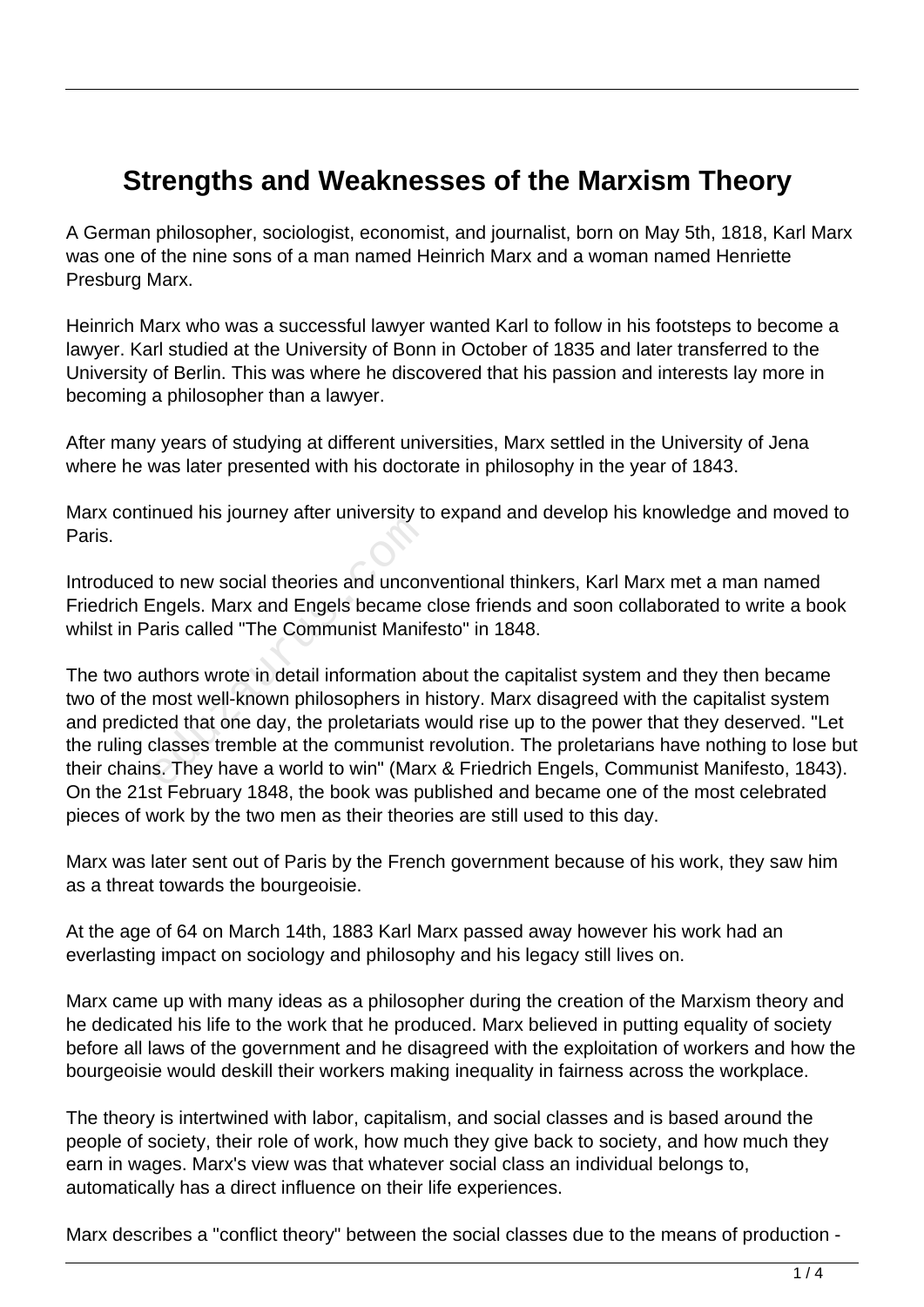how much they earn and how they are treated. Marx explained "A house may be large or small; as long as the neighboring houses are likewise small, it satisfies all social requirements for a residence. Let there arise next to the little house a palace and the little house shrinks to a hut" (Karl Marx, Wage, Labour, and Capital, 1847). He created terminology to describe the three main different class types in society. The bourgeoisie – these people were at the top of the social class as they owned land, companies, and factories as well as the goods that are produced within them. The proletariat – these people owned nothing but their own labor as they were common workers who earned a wage for their families, they worked in factories and used supplies to create goods and provide services, they don't own the means of production and did not earn a profit from the product or service that they were providing. They were often exploited by the bourgeoisie. The lumpenproletariat. – these people were ranked the lowest of the social class as they were seen as petty criminals and the outcasts of society.

Marx discovered some differences in social classes and saw that society was split due to the suppressing of the powerless in order for the bourgeoisie to control institutions. Within the manifesto, Marx stated "… Society as a whole is more splitting up into two great hostile camps, into two great classes…" (Marx & Friedrich Engels, Communist Manifesto, 1843). These three specific social classes determine the character of the individual and they affect the person's personality, actions, and their beliefs.

Capitalism took place and was then exploited by the bourgeoisie by not paying laborers enough of what they should be getting paid. This is called wage labor and those who own the businesses make a profit from the products or services that have been sold.

Marx believes that all class societies can be broken down into two other groups called the "economic base" and "superstructure". Societies' superstructure is always created by the economic base. Marx describes that the way society organizes the means of production is through a system of a base and the non-economic activities are organized through a structure. The primary foundation that makes up the base is things that are needed to produce factories such as land, minerals, machines, etc, and the structure is made up of education, family, religion, etc. cial classes determine the charac<br>
, actions, and their beliefs.<br>
took place and was then exploite<br>
ey should be getting paid. This is c<br>
s make a profit from the products<br>
ves that all class societies can be<br>
base" and "s

In terms of strengths, the Marxist theory could have a lot of positive impacts on the way individuals think and could encourage inspiration within society. His ideas could provide practical strategies and techniques in how people can change the way they live their lives.

Marx gives society the knowledge and may pass on unknown information to the proletariat about their unfair treatment within society in comparison to the bourgeoisie. Marx also gives people of lower social class confidence and hope in trying to overthrow capitalism by standing up for their human rights.

He believed in putting equality of society before all laws of the government which would include the equality of gender, social status, healthcare, education and roles in the workplace. This is seen as a positive impact of Marxism as it gives everyone in society an equal chance and opportunity for a better life. This would mean that there would no longer only be a dominant gender role within the workplace, but it would also give women an equal chance and opportunity to work the roles that males would normally do.

In terms of critiques of the Marxism theory, the solutions that Marx produced within his work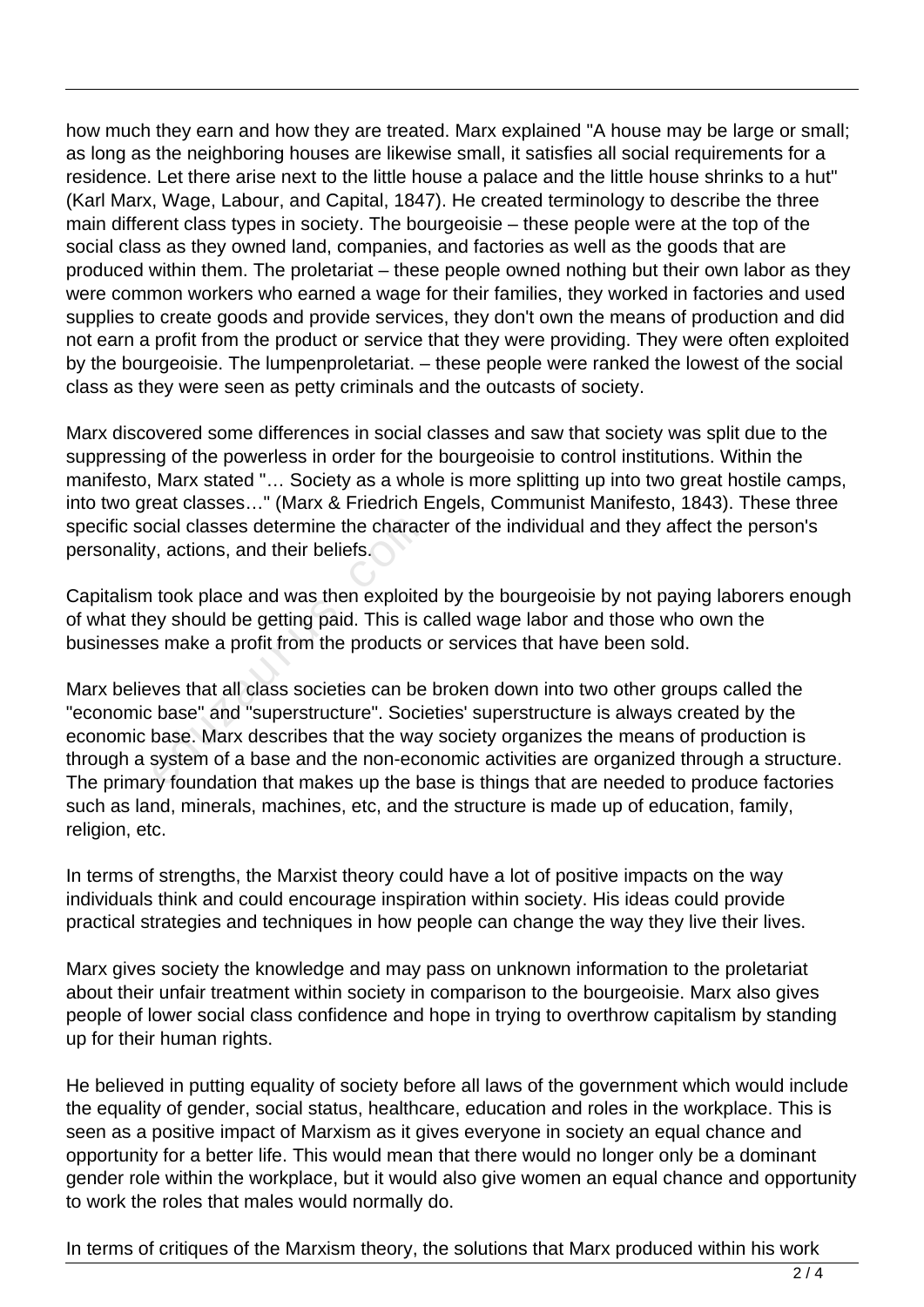could have many negative impacts on society as a whole. His work could cause verbal or physical conflict within society against the different social classes.

As Marx heavily disagreed with religion, he suggested that religion could have a deeper impact on an individual's rights in the workplace. Within his work Marx begins to explain his thoughts: "Religion is the sigh of the oppressed creature, the heart of the heartless world, and the soul of soulless conditions…" (Marx & Friedrich Engels, Communist Manifesto, 1843) Marx believed that the government was using religion in order to control the actions and happiness of society "The abolition of religion as the illusory happiness of the people is a demand for their real happiness" (Marx & Friedrich Engels, Communist Manifesto, 1843) therefore Marx wanted to abolish religion. This could be seen as a negative aspect of Marxism because this rule doesn't allow individuals to live their lives freely, therefore goes against the act of human rights and contradicts the theory of Marxism.

Another idea that impacted on society negatively was to end private businesses and ownership of private property. He believed that everyone in society was equal and thus, everyone should have access to things equally depending on their individual needs. The private business gives members of society the chance to become more successful, they also can provide a feeling of motivation to want to pursue more work and enhance their business.

As a radical thinker, Marx didn't agree with the system of society and believed that it was unfair that the proletariats would never gain profit from their hard work. They would only live to work in order to survive and eventually become poor over time. This would then rob them of their life experiences and opportunities. of society the chance to become n<br>to want to pursue more work and<br>al thinker, Marx didn't agree with th<br>oletariats would never gain profit f<br>irvive and eventually become poo<br>es and opportunities.<br>A be perceived as an inspi

Marx could be perceived as an inspiration yet a major threat at the same time as his ideas were so fundamental. They inspired many revolutionists as they longed to change the way things were in society, but he was also a threat to the government and those of a higher status and power within the social class.

Overall, with having observed the roots of the Marxist theory, although the actions behind his work were mainly good intentions, his work was extreme and unfortunately multiplies more issues within society than resolving them.

## **List of References:**

- 1. Karl Marx and Friedrich Engels (1843), Book, Communist Manifesto (3rd November 2018) http://www.oxforddnb.com/view/10.1093/ref:odnb/9780198614128.001.0001/odnb -9780198614128-e-39021
- 2. Karl Marx, (January 2007) The communist manifesto quotes, the website from a book, Goodreads (26th November 2018) https://www.goodreads.com/work/quotes/2205479-manifest-der-kommunistischen-partei
- 3. Jennifer Angiwot, (6th December 2008) Marxism, Presentation, SlideShare, (2nd December 2018) https://www.slideshare.net/hakaray/marxism-presentation
- 4. Jacqueline C (2nd march 2013), Comparison of functionalism and Marxism, Blog, Get revising, (29th November 2018) https://getrevising.co.uk/grids/comparison\_of\_marxism\_and\_functionalism

5. Biography.com editors (2nd April 2014), Karl Marx Biography, Website, The